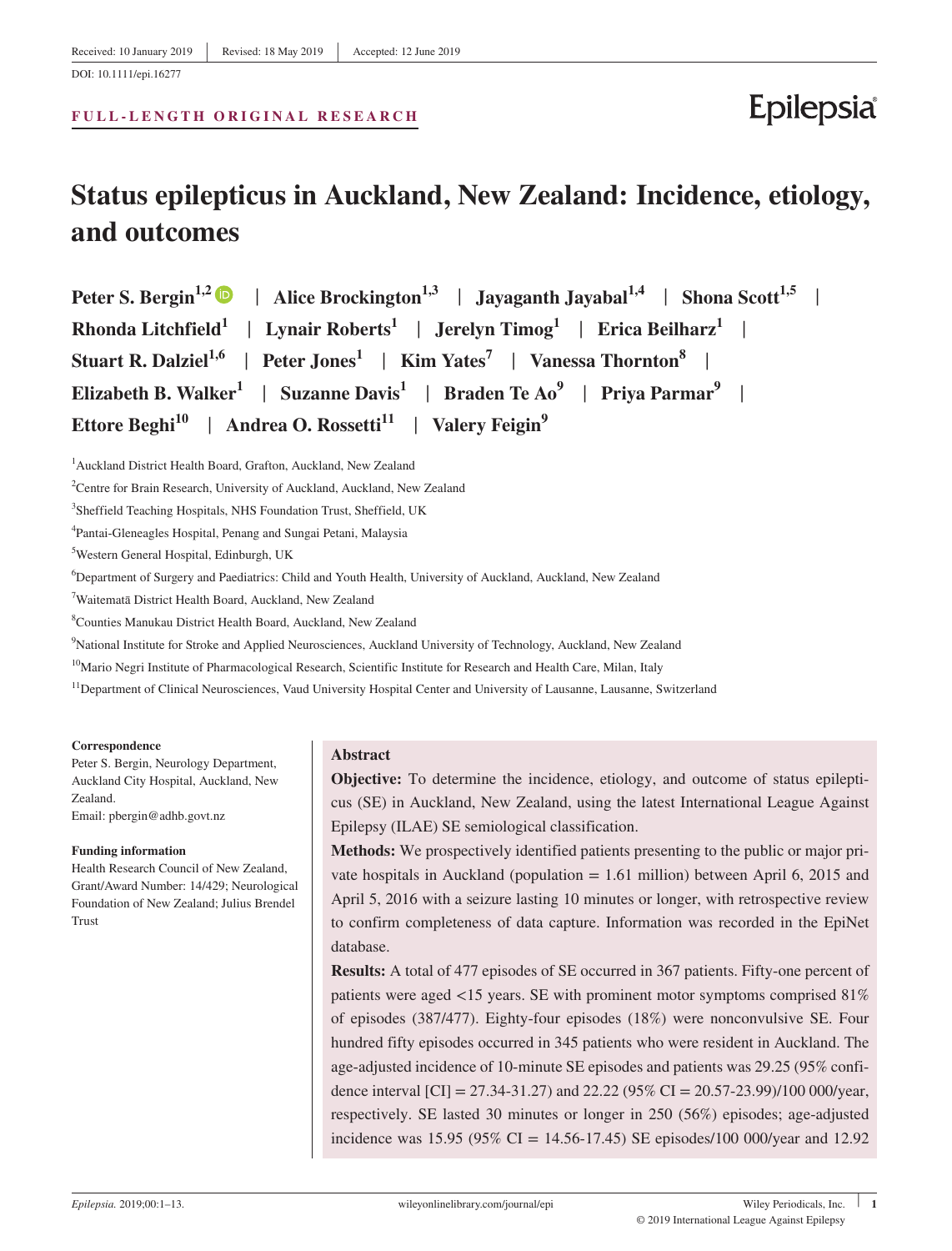#### **<sup>2</sup> <sup>|</sup> Epilepsia BERGIN ET AL.**

(95% CI = 11.67-14.27) patients/100 000/year. Age-adjusted incidence (10-minute SE) was 25.54 (95% CI = 23.06‐28.24) patients/100 000/year for males and 19.07 (95% CI = 16.91-21.46) patients/100 000/year for females. The age-adjusted incidence of 10‐minute SE was higher in Māori (29.31 [95% CI = 23.52‐37.14]/100 000/ year) and Pacific Islanders (26.55 [95% CI = 22.05-31.99]/100 000/year) than in patients of European (19.13 [95% CI = 17.09-21.37]/100 000/year) or Asian/other descent (17.76 [95% CI = 14.73-21.38]/100 000/year). Seventeen of 367 patients in the study died within 30 days of the episode of SE; 30‐day mortality was 4.6%. Significance: In this population-based study, incidence and mortality of SE in Auckland lie in the lower range when compared to North America and Europe. For pragmatic reasons, we only included convulsive SE if episodes lasted 10 minutes or longer, although the 2015 ILAE SE classification was otherwise practical and

## **KEYWORDS**

easy to use.

epidemiology, EpiNet, incidence, status epilepticus

#### **1** | **INTRODUCTION**

Apart from SUDEP (sudden unexpected death in epilepsy), status epilepticus (SE) remains the most serious manifestation of epilepsy,<sup>1</sup> occurring in people with known epilepsy or de novo. The incidence and causes in different populations and at different ages vary greatly, as do morbidity and mortality. The reported population incidence has ranged from 8.5 up to  $61/100 000$ /year.<sup>2-10</sup>

In 2015, the International League Against Epilepsy (ILAE) proposed a new classification of  $SE<sup>11</sup>$ . The panel proposed a conceptual definition of SE with two operational dimensions: the time point (t1) beyond which the seizure should be regarded as "continuous seizure activity" and t2, the time of ongoing seizure activity after which there is a risk of long‐term consequences. On the basis of current knowledge, SE should be diagnosed if a tonic‐clonic seizure lasts 5 minutes, if a focal impaired awareness seizure lasts 10 minutes, or if an absence seizure lasts 10‐15 minutes.<sup>11</sup> These definitions have major implications for the known incidence of SE, as previous epidemiological studies have been mostly based on a 30-minute duration of a seizure.<sup>12</sup> SE is now classified along four axes: (1) semiology, (2) etiology, (3) electroencephalographic (EEG) correlates, and (4) age. The primary distinction regarding semiology is between seizures with prominent motor features and those without these motor features.<sup>11</sup>

The EpiNet study group was established to provide a platform to undertake multicenter collaborative research studies in epilepsy. $13,14$  We undertook a population-based epidemiological incidence study of SE in greater Auckland, New Zealand (population =  $1.614$  million),<sup>15</sup> using the EpiNet

#### **Key Points**

- Episodes of SE were classified according to the 2015 ILAE recommendation, except that convulsive episodes had to last 10 minutes or longer
- SE in Auckland, New Zealand has an age-adjusted incidence of 29.25 (95% CI = 27.34-31.27) patients/100 000/year, with SE defined as a seizure lasting  $\geq$ 10 minutes
- When SE is defined as a seizure lasting >30 minutes, the age‐adjusted incidence is 15.95 (95% CI  $= 14.56 - 17.45$ ) patients/100 000/year
- An acute cause for the SE was identified for 159 patients (44%) and a remote cause for 160 patients (44%)
- SE was more common in Māori and Pacific Islanders than in those of European or Asian/other descent

platform, with comprehensive data collection based on the new ILAE SE classification.<sup>16</sup>

We also compared population incidence using previous ILAE classifications.

#### **2** | **MATERIALS AND METHODS**

#### **2.1** | **Case ascertainment**

The study was conducted at the five public hospitals and the major private hospital in greater Auckland. Details regarding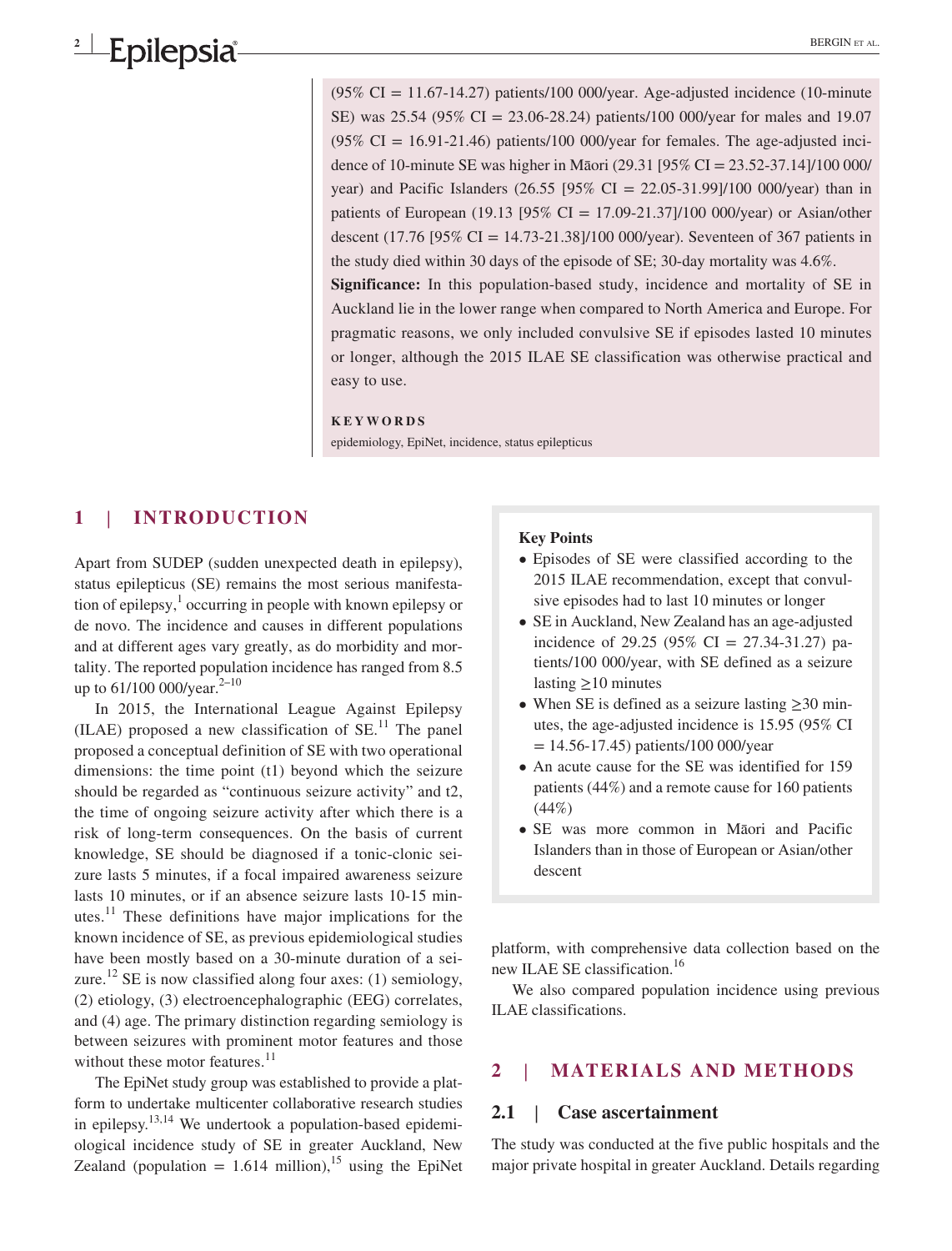the methods used to identify patients have been published previously.17 In summary, we identified all patients older than 4 weeks who had seizures that lasted for 10 minutes or longer, or repeated seizures lasting 10 minutes or longer without recovery. This was a hospital-based study, as we assumed that all people in Auckland who have a seizure lasting 10 minutes or longer attend hospital. The greater Auckland area has distinct geographical boundaries, bound by ocean to the east and west, with sparse population density at the southern and northern boundaries, allowing for accurate estimates of population incidence. The estimated population of the greater Auckland area in June 2016 was 1.614 million people.<sup>15</sup>

The aim was to identify all cases prospectively. However, we performed several retrospective checks to ensure that cases had not been missed. Multiple overlapping sources of information were used to identify cases; these included presentations to the emergency departments, hospital discharge summaries, admissions to intensive care units, and intravenous antiepileptic drugs (AEDs) dispensed. At the end of the study, data regarding discharge diagnoses for patients living in Auckland were obtained from the Ministry of Health. Medical records for all patients who had seizures were reviewed by one of three research nurses, and data were entered into the Status Epilepticus form in the EpiNet database if there was evidence the patient had a seizure lasting 10 minutes or longer. Each presentation was reviewed by an adult neurologist (P.S.B.), paediatric neurologist (S.D.), or one of the senior epilepsy trainees (A.B., J.J., S.S.), and was included in the final dataset only if these physicians agreed that the case was a probable or definite seizure that had lasted at least 10 minutes. The level of confidence regarding the diagnosis and the seizure type were determined by these physicians, after reviewing all the clinical notes regarding each patient's episode of SE. The terms *definite*, *probable*, and *possible* are not formally defined in the ILAE SE classification, but were defined for this study as indicating a level of confidence of SE of at least 95% (definite), 80% (probable), or 50%‐80% (possible).

The study ran from April 6, 2015 to April 5, 2016. SE was diagnosed primarily on clinical criteria. We included patients who had either SE with prominent motor symptoms or SE without prominent motor symptoms (nonconvulsive SE [NCSE]). We excluded cases of SE in neonates, repeated spasms (even if they lasted  $\geq 10$  minutes), and SE that followed anoxic brain injury due to cardiac arrest. We also excluded cases of SE that commenced outside Auckland.

We used a time period of 10 minutes to define any episode of SE, because we wanted a single time interval that could be used at all centers and by all physicians, regardless of whether SE was focal or generalized; we believe this approach is more pragmatic for epidemiological purposes.

EEG confirmation of SE was not mandatory, except in patients with NCSE. NCSE was diagnosed according to the Salzburg criteria.<sup>18</sup> Neuroimaging, blood tests, and lumbar punctures were performed as deemed clinically appropriate and were not required as part of this research study.

Patients were deemed to be noncompliant with their treatment regimen if:

- They or their family acknowledged that they were not taking the treatment that had been prescribed, or
- The pharmacy dispensing record showed that no drugs had been dispensed within the previous 3 months (a 3‐month supply can be prescribed at any one time in New Zealand), or
- The AED levels were measured, and no drug was detected.

Patients could have both an acute and a remote etiology identified. Only one etiology in each category was reported for any patient. An acute etiology was any factor that was deemed to have provoked this specific seizure or cluster of seizures. A remote etiology was a distant event (>1 week preceding the episode of SE) that was thought to have lowered the patient's seizure threshold. Often, this was the cause of a patient's epilepsy.

For the purposes of this study, an episode of SE was considered to have finally terminated once a patient had been seizure-free for 6 hours; this 6-hour rule is not part of the ILAE SE classification, but was an arbitrary but pragmatic choice that was reached by consensus among the investigators. We therefore calculated an initial duration and a final duration of SE.<sup>17</sup> However, we have only considered the initial duration in this report when determining the duration of the SE and the 10‐minute and 30‐minute SE incidence.

If an EEG showed electrographic seizures, the status was considered to be continuing until the EEG was free of electrographic seizures, even if there were no clinical seizures.

Patients could have more than one episode of SE over the course of the study period. Each such episode was recorded separately. Incidence rates were calculated separately for SE episodes and patients.

Patients could have up to three ethnic groups recorded in the EpiNet database. If patients were recorded as belonging to more than one ethnic group, prioritized ethnicity was used to ensure that cases were not recorded more than once.

This study was approved by the Northern B New Zealand Ethics Committee (14/NTB/150/AM09) and the research governance committees of the Auckland, Waitemata, and Counties Manukau District Health Boards.

#### **2.2** | **Statistics**

Incidence by diagnostic subtype, age group, sex, and ethnicity was calculated per 100 000 population with 95% confidence intervals (CIs) using the Poisson distribution. Only people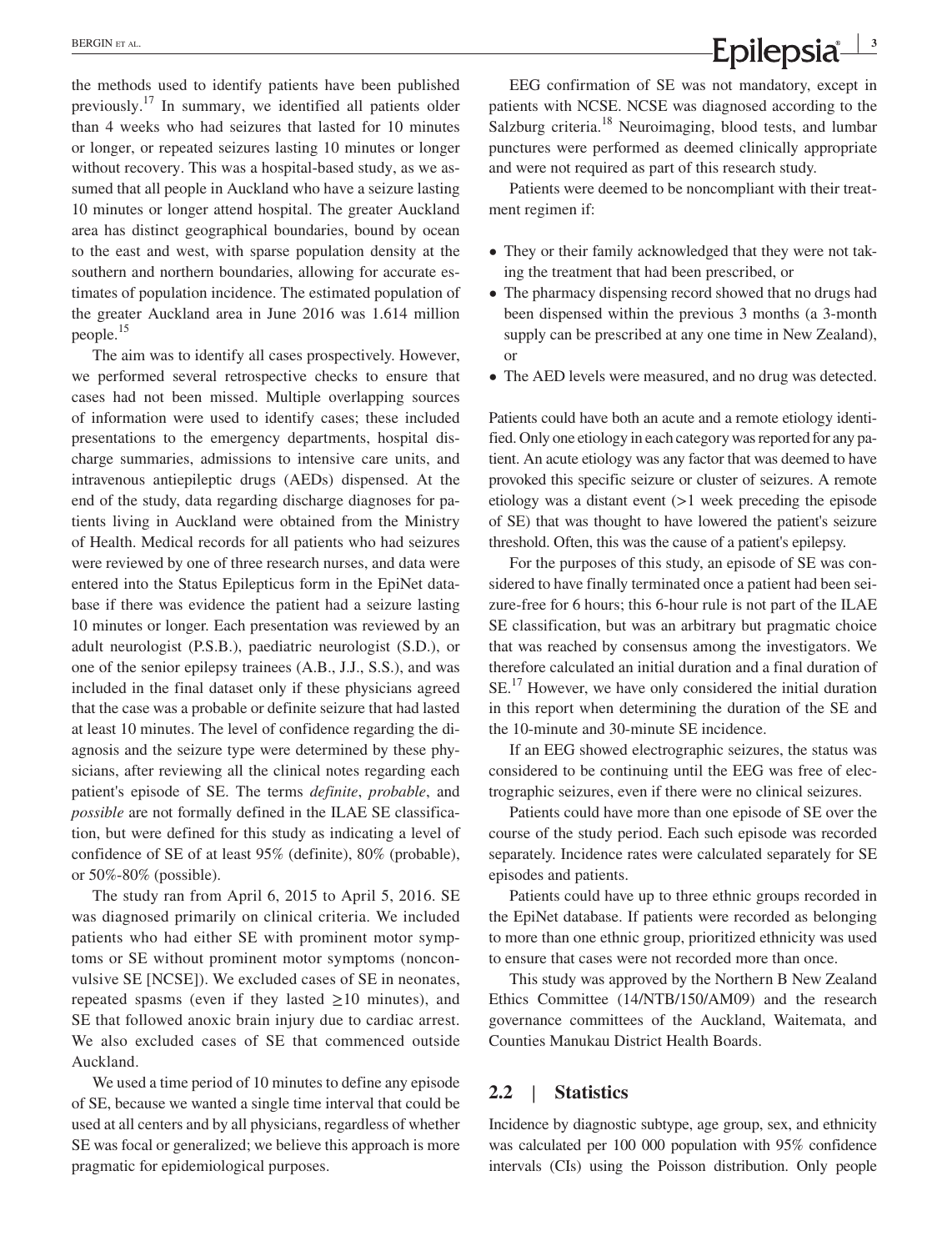**<sup>4</sup> <sup>|</sup> Epilepsia BERGIN ET AL.** 

resident in Auckland were included when determining incidence. The New Zealand 2016 census data were used as the population denominator.<sup>15</sup> Age, sex, and ethnicity-adjusted estimates were standardized against the New Zealand population estimates from the most recent census at the time that included this information  $(2013).<sup>19</sup>$  Direct standardization was used to age and sex standardize prevalence to the world population for international comparability. $2^0$  All analyses were conducted using RStudio version  $3.3.2^{21}$ 

### **3** | **RESULTS**

During the 1‐year data collection period, >6300 patient presentations with possible seizures were reviewed by the research nurses for possible inclusion in the study. No cases of SE were identified at the private hospital. A record was created in the Status Epilepticus registry in EpiNet for 651 episodes of possible SE, occurring in 508 patients. After review, 477 episodes of SE were confirmed in 367 patients (see Figure 1). $^{17}$ 



**FIGURE 1** Pathway by which patients with status epilepticus were identified. Note that the number of episodes assessed sums to 651. However, the number of patients in each arm does not sum to 508, as some patients had episodes in more than one category. SE, status epilepticus

Demographic data are displayed in Table 1. Half of the patients (187, 51%) were younger than 15 years; these children accounted for 53% of SE episodes. SE was somewhat more common in males (256 episodes in 208 patients) than in females (221 episodes in 159 patients).

Sixty-three (13%) of the SE episodes developed while the patient was in hospital; these patients had been admitted following discrete seizures, or for another reason altogether, and had a seizure that lasted 10 minutes or longer while in hospital.

Sixty (16%) patients had more than one episode of SE during the year. Thirteen (3%) had four or more episodes; two children with Dravet syndrome had nine and 10 episodes of SE respectively during the study period.

Epilepsy had been previously diagnosed in people who experienced 289 (61%) of the episodes, whereas 12 (3%) of the patients were thought in retrospect to have had

#### **TABLE 1** Demographic data

|                                                | Age, y    | Patients, $n$ $(\%)$ | Episodes, $n$ $(\%)$ |
|------------------------------------------------|-----------|----------------------|----------------------|
| Gender                                         |           |                      |                      |
| Male                                           |           | 208 (57)             | 256(54)              |
| Female                                         |           | 159 (43)             | 221 (46)             |
| Age range                                      |           |                      |                      |
| Infants                                        | $\leq$ 2  | 69 (19)              | 89 (19)              |
| Preschoolers                                   | $2 - 5$   | 58 (16)              | 79 (17)              |
| Children                                       | $5 - 15$  | 60(16)               | 91 (19)              |
| Adolescents-<br>young<br>adults                | $15 - 25$ | 32(9)                | 41(9)                |
| Adults,<br>nonelderly                          | $25 - 60$ | 90(25)               | 111(23)              |
| Older adults                                   | 60-100    | 58 (16)              | 66 (14)              |
| Young<br>people                                | < 18      | 199 (54)             | 273 (57)             |
| Ethnicity                                      |           |                      |                      |
| European/<br><b>New</b><br>Zealand<br>European |           | 178 (49)             | 218 (46)             |
| New Zealand<br>Māori                           |           | 57(16)               | 67(14)               |
| Pacific<br><b>Islanders</b>                    |           | 69 (19)              | 103(22)              |
| Asian                                          |           | 51(14)               | 73(15)               |
| Other                                          |           | 12(3)                | 16(3)                |
|                                                |           | 367 (100)            | 477 (100)            |

*Note:* Three patients had two or more episodes of SE and belong to two of the different age groups; however, they have only been counted once in this table, at the age of the initial presentation.

If patients belonged to more than one ethnic group, prioritized ethnicity was used to ensure that cases were not recorded more than once.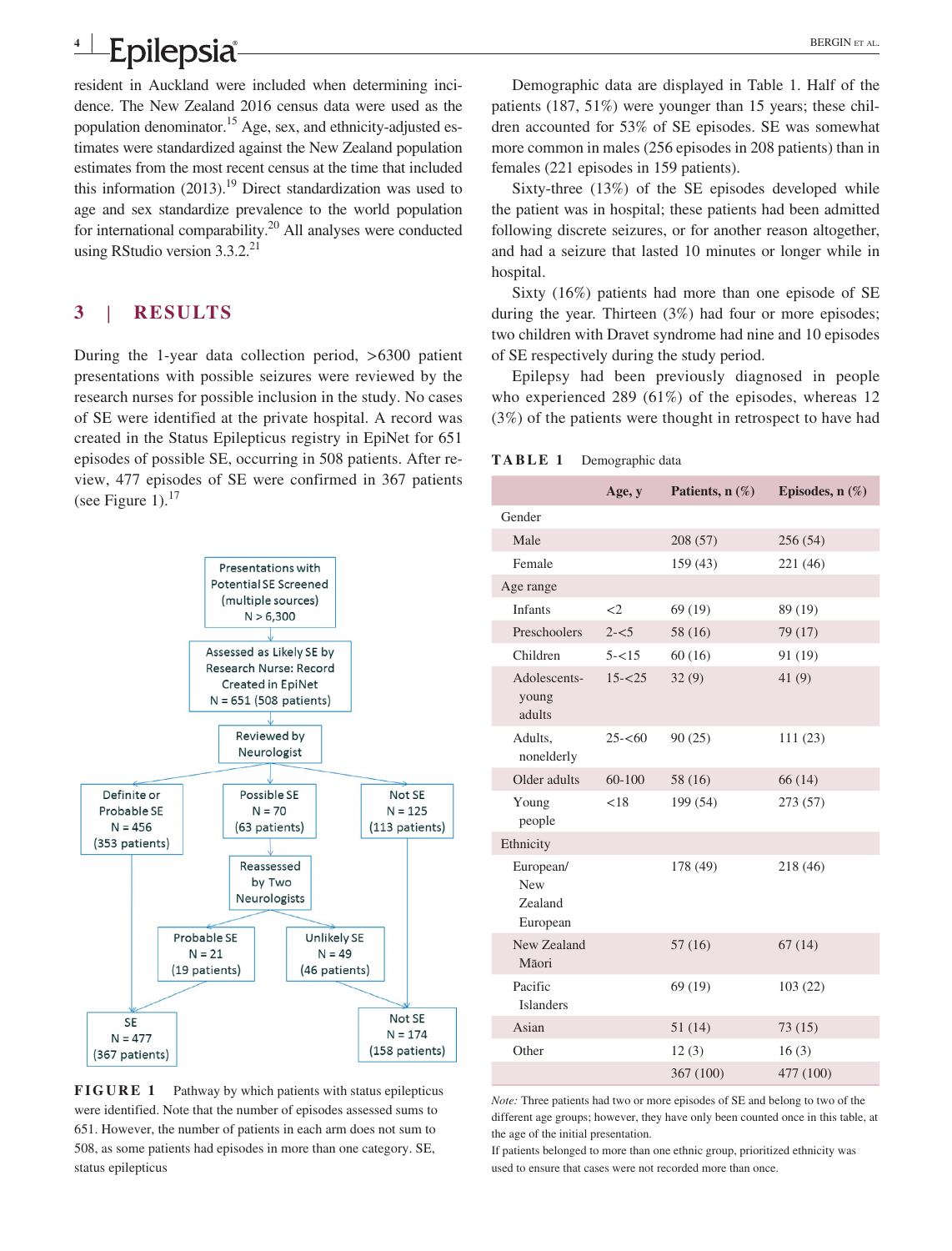unrecognized seizures prior to the episode of SE. Seventy (19%) of the SE episodes were preceded by an unusual flurry of seizures in patients with a pre‐existing epilepsy diagnosis.

#### **3.1** | **Type of SE**

In 319 episodes (67%), the SE comprised a continuous seizure lasting  $\geq$ 10 minutes; in 148 instances (31%), the patient had repeated discrete seizures without recovery, with the episode lasting  $\geq$ 10 minutes (Table 2).

In 387 of the episodes (81%), SE occurred with prominent motor symptoms; of these, 287 (74%) were convulsive; these comprised 60% of all episodes of SE. Eighty‐four episodes (18%) did not have prominent motor symptoms and were deemed NCSE.

The nature of the SE could not be identified from review of the case notes in six of the cases (1.6%).

#### **3.2** | **Duration of SE**

The duration of SE could be determined in 455 episodes (95%); 255 (56%) episodes had ceased before the patient arrived at the emergency department, but there was convincing evidence that the episode had lasted  $\geq$ 10 minutes.

Two hundred ninety‐three (64%) episodes lasted ≥30 minutes from outset; 239 patients (53%) had SE that terminated within 1 hour of onset; 176 (39%) had SE lasting from 1 to 12 hours, 14 (3.1%) had SE lasting 12‐24 hours, and 26 (5.7%) had SE lasting >24 hours.

One hundred thirty‐two (28%) episodes resolved spontaneously without antiseizure drugs. Ten patients (2.7%) had more than one episode of SE during a single hospital admission; their seizures stopped for at least 6 hours, but they then had a further seizure lasting  $\geq$ 10 minutes while in hospital.

#### **3.3** | **Etiology**

Table 3 shows the etiology of the first episode of SE that each patient experienced during the course of the study.

Etiology differed substantially by age and the presence of pre‐existing epilepsy. A remote cause for SE was identified for 160 patients (44%), a progressive cause for 19 patients (5%), and a syndromic cause for 17 patients (4.6%); all these patients had pre‐existing epilepsy. An acute cause for SE was identified for 159 patients (44%). Patients could have both a remote and an acute cause (Table 3).

Febrile SE occurred in 77 children (104 episodes). Febrile seizures were the cause of the SE in 60% of the infants and in 55% of the preschool children. Almost equal numbers of boys (37) and girls (38) had febrile SE.

Noncompliance with the prescribed AEDs was considered a major factor causing SE for 38 patients (10%). Noncompliance was particularly common in adults aged 25‐60 years.

SE occurred in the context of a defined epilepsy syndrome in 13 (3.6%) of the patients; all were aged  $\langle 24 \rangle$  years; together they had 30 episodes of SE (6.3% of episodes); 14 of the episodes occurred in five children with Dravet syndrome, and six episodes occurred in three children with Lennox‐Gastaut syndrome.

#### **3.4** | **Outcomes**

Patients were admitted to hospital in 316 (66%) of the episodes, and 61 (13%) of the episodes resulted in admission to intensive care.

The 30-day mortality was 17 of 367 (4.6%). SE was considered to be the major cause of death in only one case; it was considered an important contributing cause in a further six cases (35%) and a minor factor in eight cases (47%). SE was considered unimportant in the deaths of two patients (12%).

#### **3.5** | **Incidence**

Twenty‐seven of the 477 episodes of SE during the study period occurred in 22 patients who did not live in the greater Auckland area; these patients were excluded from incidence calculations, leaving 450 episodes of SE in 345 Auckland patients over 1 year. Two hundred twenty‐five of the episodes of SE lasting 10 minutes or longer occurred in children younger than 15 years, giving an incidence of 70.7 (95%  $CI =$ 61.7-80.5) episodes and 53.1 (95% CI = 45.4-61.7) incident cases per 100 000. The incidence in adults (aged 15 years or older) was 17.4 (95% CI = 15.2-19.8) episodes and 13.0  $(95\% \text{ CI} = 11.1 - 15.2)$  incident cases per 100 000. The incidence in those aged less than 18 years was 58.7 (95% CI  $= 51.7-66.1$ ) episodes and 42.2 (95% CI = 36.2-48.8) incident cases per 100 000. The incidence in older adults (age > 60 years) was 25.1 (95% CI = 19.4‐31.8) episodes and 22.1 (95% CI = 16.8‐28.5) incident cases per 100 000 (Table 4).

The age-adjusted incidence of SE episodes was 29.25  $(95\% \text{ CI} = 27.34 - 31.27) / 100\,000$ /year. The age-adjusted incidence of SE patients (incident cases) was  $22.22$  (95% CI = 20.57‐23.99)/100 000/year. SE lasted 30 minutes or longer in 250 episodes, giving an age‐adjusted incidence of 30‐minute SE episodes of 15.95 (95% CI = 14.56‐17.45)/100 000/year. Episodes lasting  $\geq$  30 minutes occurred in 204 patients, giving an age‐adjusted incidence of SE patients (incident cases) of 12.92 (95% CI =  $11.67 - 14.27$ )/100 000/year.

#### **3.6** | **Gender**

Of the 450 SE episodes in patients living in Auckland, 244 episodes (54%) occurred in 198 males, giving an age-adjusted incidence of  $31.60$  (95% CI = 28.83-34.59)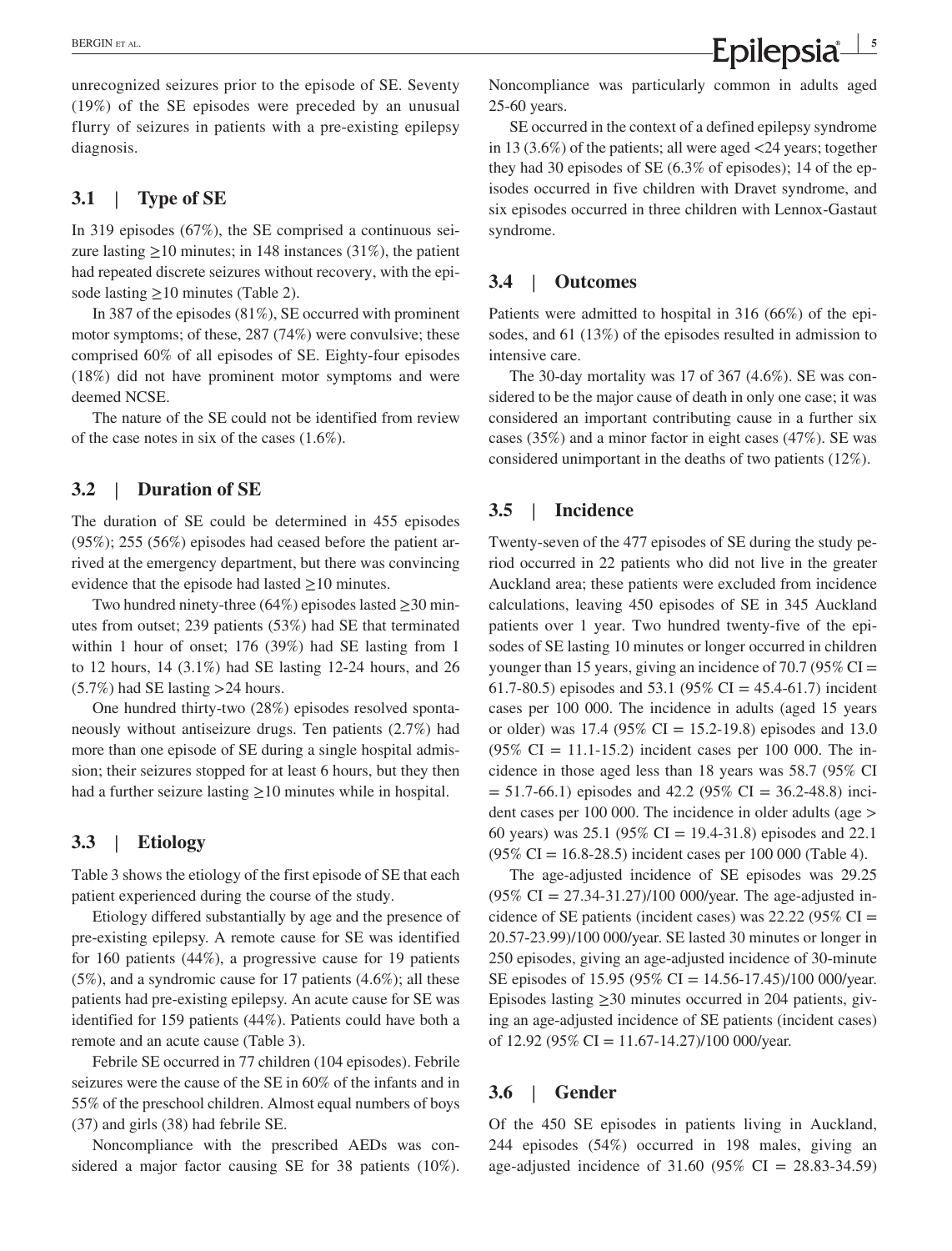# **6 |** BERGIN

 $\mathcal{L}^{\text{max}}$ 

 $\mathcal{L}^{\text{max}}$ 

 $\mathcal{L}^{\text{max}}$ 

**COL** 

 $\mathcal{L}^{\text{max}}$ 

 $\mathcal{L}^{\text{max}}$ 

 $\mathcal{L}^{\mathcal{L}}$ 

 $\sim$ 

| Type of status epilepticus<br>TABLE 2 |                              |                            |                            |                                     |                      |                            |                 |                 |
|---------------------------------------|------------------------------|----------------------------|----------------------------|-------------------------------------|----------------------|----------------------------|-----------------|-----------------|
|                                       | $(0 - 2y)$<br><b>Infants</b> | Preschoolers<br>$(2 - 5y)$ | $(5 - < 15 y)$<br>Children | <b>Adolescents</b><br>$(15 - 25 y)$ | Adults $(25 - 60 y)$ | Older adults<br>$(60 + y)$ | Total           | $\leq$ 18 y     |
|                                       | $n = 89$                     | $n = 79$                   | $n = 91$                   | $n = 41$                            | $n = 111$            | $n = 66$                   | $n = 477$       | $n = 268$       |
| Continuous seizure                    | 73                           | $\overline{c}$             | 67                         | 13                                  | 66                   | 38                         | 319             | <b>204</b>      |
| Multiple seizures without recovery    | 15                           | $\overline{16}$            | 22                         | 25                                  | $\overline{4}$       | 26                         | 148             | 60              |
| With prominent motor symptoms         | 74                           | 58                         | 8 <sup>o</sup>             | 36                                  | 50                   | 54                         | 387             | 208             |
| Convulsive (ie, tonic-clonic) SE      | 52                           | 43                         | 50                         | 32                                  | $\overline{7}$       | 36                         | 287             | 153             |
| Focal motor SE                        | 15                           | $\subseteq$                | ๑                          | 3                                   | 21                   | $\overline{17}$            | 75              | 34              |
| Epilepsia partialis continua          |                              |                            | 2                          | $\circ$                             | $\circ$              | $\overline{10}$            | 23              | $\overline{a}$  |
| Hemiclonic SE                         | $\infty$                     |                            |                            | $\circ$                             | 4                    | 5                          | 25              | $\geq$          |
| Repeated focal seizures/other focal   | $\circ$                      |                            | 4                          | 3                                   | $\infty$             | 2                          | 27              | $\overline{14}$ |
| Tonic SE                              | 7                            | S                          | Γ                          | $\circ$                             |                      |                            | $\overline{21}$ | $\overline{19}$ |
| Other motor seizures/nature uncertain | $\circ$                      | $\circ$                    | 2                          |                                     |                      | $\circ$                    | 4               | $\mathbf{C}$    |
| <b>NCSE</b>                           | 5                            | $\overline{c}$             | 22                         | n                                   | $\supseteq$          | $\overline{c}$             | 84              | 58              |
| NCSE with coma                        | 15                           | $\overline{17}$            | 13                         | 3                                   | 3                    | $\circ$                    | 57              | 45              |
| NCSE without coma                     | 0                            | 3                          | っ                          | N                                   |                      | $\circ$                    | 27              | $\overline{13}$ |
| Generalized absence (typical)         | $\circ$                      |                            | $\mathcal{C}$              | $\circ$                             | 0                    | $\circ$                    | 3               | 3               |
| Generalized atypical absence          | 0                            | 0                          |                            | 0                                   |                      | 0                          |                 | $\circ$         |
| Focal dyscognitive                    | $\circ$                      | 2                          |                            |                                     | $\sqrt{2}$           | 2                          | 15              | $\infty$        |
| Other focal NCSE/NCSE-NOS             | 0                            | ⊂                          | N                          |                                     |                      | 4                          | $\infty$        | 2               |
| Definite SE but nature of SE unknown  | $\circ$                      |                            |                            | $\circ$                             | 4                    | $\circ$                    | $\circ$         | 2               |
|                                       |                              |                            |                            |                                     |                      |                            |                 |                 |

Abbreviations: NCSE, nonconvulsive SE; NOS, not otherwise specified; SE, status epilepticus. Abbreviations: NCSE, nonconvulsive SE; NOS, not otherwise specified; SE, status epilepticus.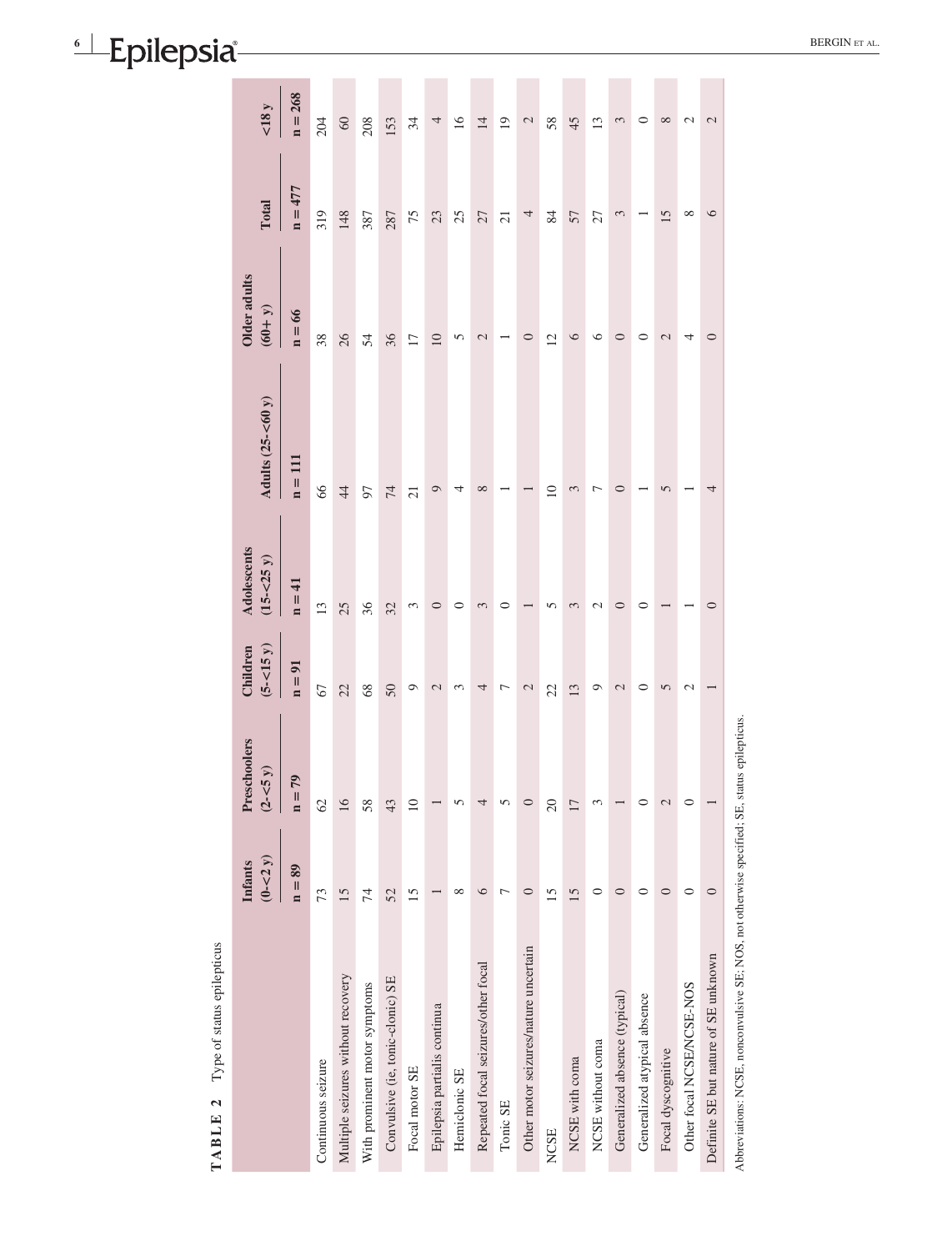SE episodes and 25.54 (95% CI = 23.06‐28.24) patients/100 000/year. Two hundred six episodes (46%) occurred in 147 females, giving an age‐adjusted incidence of 27.14 (95% CI = 24.53-30.00) SE episodes and 19.07 (95%)  $CI = 16.91-21.46$ ) patients/100 000/year. Episodes lasting ≥30 minutes occurred in 137 males (56%) and 113 females (55%) (incidence of 17.47 [95% CI = 15.44‐19.71] 30‐minute SE episodes/100 000 and 14.61 [95% CI = 12.72‐16.71] SE incident cases/100 000, respectively).

#### **3.7** | **Ethnicity**

The incidence of SE in Pacific Islanders (age-adjusted incidence =  $40.00$  [ $95\%$  CI = 34.45-46.48] SE episodes and 26.55 [95% CI = 22.05‐31.99] patients/100 000/year) and Māori (34.73 [95% CI = 28.45‐43.04] SE episodes and 29.31 [95% CI = 23.52‐37.14] patients/100 000/year) was notably higher than in those of European descent (23.56 [95% CI = 21.28-26.05] SE episodes and 19.13 [95% CI = 17.09‐21.37] patients/100 000/year) or Asian/other descent (25.13 [95% CI = 21.51‐29.35] SE episodes and 17.76 [95%  $CI = 14.73 - 21.38$ ] patients/100 000/year; Table 5).

#### **4** | **DISCUSSION**

The age-adjusted incidence of SE in Auckland, New Zealand, when SE is defined as a seizure lasting  $\geq$ 10 minutes, was 29.25 (95% CI = 27.34‐31.27) SE episodes and 22.22 (95%  $CI = 20.57 - 23.99$ ) SE patients (incident cases)/100 000/year. When SE is defined as a seizure lasting  $\geq 30$  minutes, the age-adjusted incidence was  $15.95 (95\% \text{ CI} = 14.56 - 17.45)$ SE episodes/100 000/year and 12.92 (95% CI = 11.67‐14.27) SE patients (incident cases)/100 000/year.

The 30-minute SE incidence rate we report is comparable with rates reported in several studies from Europe. The age‐adjusted incidence of SE in adults in northern Italy was 11.6/100 000<sup>6</sup>; in Bologna it was 10.7/100 000<sup>7</sup>; in Hesse, Germany it was  $17.1/100 000$ .<sup>5</sup> The age-adjusted incidence of SE in adults and children in the French‐speaking part of Switzerland was  $10.3/100 000^4$ ; however, substantially higher rates have been reported in southern Italy  $(27.2/100 000^8)$ and Richmond, Virginia (41/100 000). The authors considered this latter figure an underestimate of the true incidence rate, which they calculated to be  $61/100 000$ .<sup>2</sup>

We found an age- and sex-adjusted incidence of SE with motor symptoms of 23.41 (95% CI = 21.72‐25.22)/100 000, of which 75% were due to tonic clonic SE; the age-adjusted incidence of NCSE was only 5.52 (95% CI = 4.7-6.45)/100 000, less than one‐quarter of the incidence of SE with motor symptoms.

The ILAE expert panel proposed that for tonic‐clonic seizures the best evidence suggests that SE can be diagnosed if a

**EXAMPLE AL. CON ET AL. CON ET AL.** *PERGIN ET AL. PHPPSIA<sup>1</sup><sup>7</sup>* 

seizure continues for  $>5$  minutes<sup>11</sup>; we agree that tonic clonic seizures lasting 5 minutes should be regarded for clinical purposes as SE, and that patients need urgent treatment in this situation. However, for pragmatic purposes, we chose a time period of 10 minutes for SE for all seizure types. We considered that it would be easier to have a single time interval, so that clinicians would not need to determine the nature of the SE when deciding whether patients should be included in the study. In addition, we were not confident that all patients with convulsive seizures lasting between 5 and 10 minutes would necessarily be taken to hospital.

It has been recognized for many years that the incidence of SE is highest in children and the elderly.<sup>3,22</sup> The incidence of SE in children we observed is higher than reported in other Western countries, but the explanation for this is not immediately apparent. Nearly 47% of our SE cases occurred in children younger than 10 years, and most of the recurrent episodes occurred in these young children. The methodology we used to identify cases is different from that used in other studies, $23,24$  and we identified many cases that did not have a discharge diagnosis of SE. We included cases with a duration of 10‐30 minutes, which were excluded from previous studies. We also included patients with repeated seizures without recovery, which would be labeled acute repetitive seizures in some series. Almost one‐quarter of the cases we included in this study were children with prolonged febrile seizures. SE due to febrile convulsions has been recognized as the commonest cause of convulsive  $SE$ ,  $23,25$  although not all epidemiological studies of SE include children with febrile seizures. We used a cutoff age of 15 years for children in this study, as children below this age are admitted locally under pediatric services, including a standalone tertiary pediatric hospital, whereas older patients are admitted under adult services; however, we have also calculated the incidence for those younger than 18 years, to allow comparison with previous studies.

We found a higher incidence in the elderly than other adults, although the incidence of SE in those older than 60 years in our study is less than in some other studies.<sup>5,6,26</sup>

Auckland is now one of the most cosmopolitan cities in the world<sup>27</sup> and has a different ethnic makeup from other parts of New Zealand. However, the approach to health care is very standardized throughout the country. We have identified an increased risk of SE in Māori and Pacific Islanders; the reason for this difference requires further investigation. Similar ethnic disparity in health outcome has previously been described in New Zealand, $28-30$  the cause of which is likely multifactorial, including the effects of colonization and lack of socioeconomic opportunity. The incidence of prolonged febrile seizures and convulsive SE in London was higher in those with socioeconomic deprivation.<sup>31</sup>

The incidence of SE in males in our study was higher than in females. The cause for this discrepancy is unclear.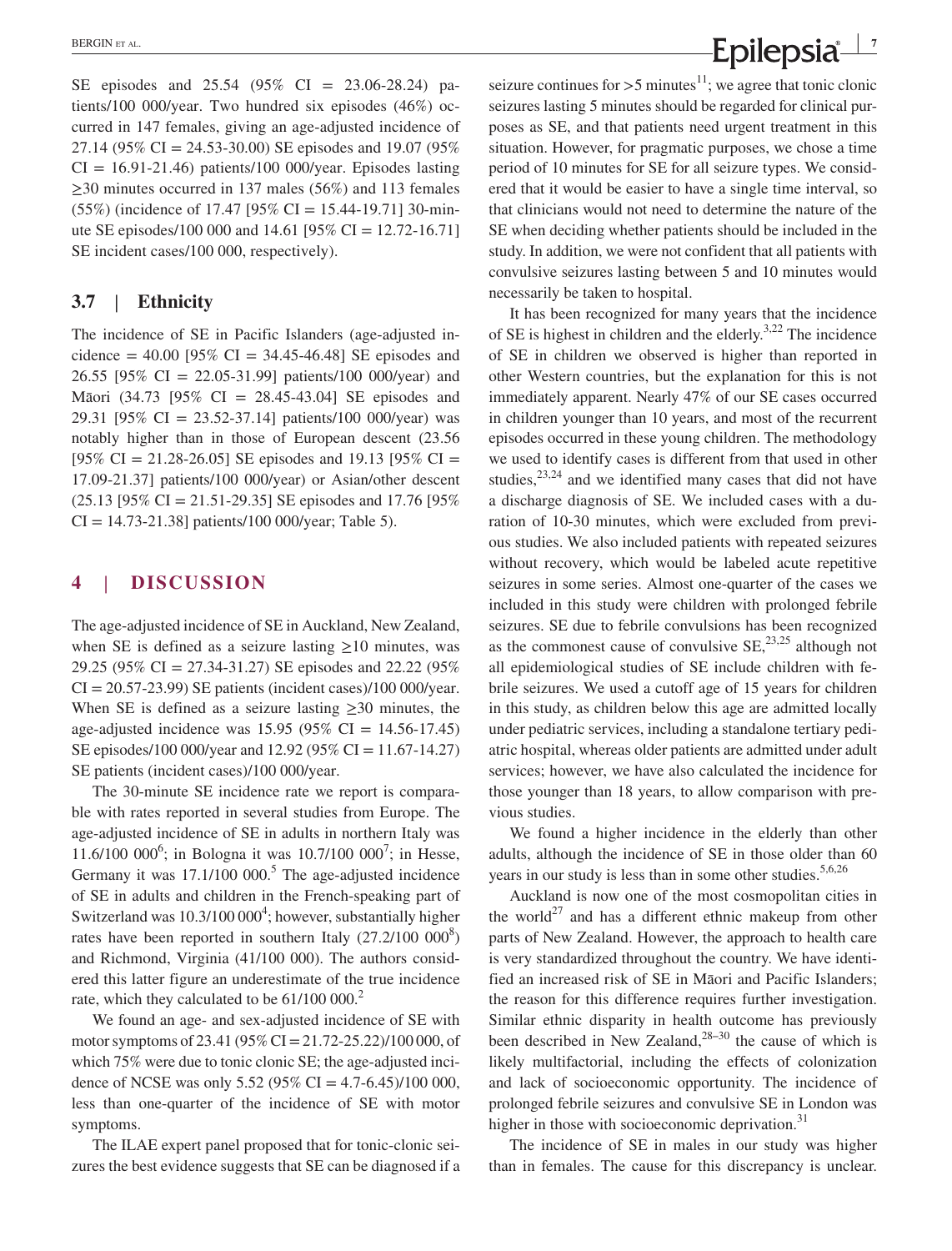| Etiology of SE                                                                                                                                                                                                                                                                                                                                                                                                                                   | $(0 - 2y)$<br><b>Infants</b> | Preschoolers<br>$(2 - 5y)$ | $(5 - < 15 y)$<br>Children | <b>Young adults</b><br>$(15 - 25 y)$ | $(25 - 60 y)$<br><b>Adults</b> | <b>Older</b> adults<br>$(60-100 y)$ | Total    | $<$ 18 y            |
|--------------------------------------------------------------------------------------------------------------------------------------------------------------------------------------------------------------------------------------------------------------------------------------------------------------------------------------------------------------------------------------------------------------------------------------------------|------------------------------|----------------------------|----------------------------|--------------------------------------|--------------------------------|-------------------------------------|----------|---------------------|
| Total SE                                                                                                                                                                                                                                                                                                                                                                                                                                         | 69                           | 58                         | $\odot$                    | 32                                   | 90                             | 58                                  | 367      | 199                 |
| Acute causes                                                                                                                                                                                                                                                                                                                                                                                                                                     |                              |                            |                            |                                      |                                |                                     |          |                     |
| Febrile seizure                                                                                                                                                                                                                                                                                                                                                                                                                                  | 42 (60)                      | 32 (55)                    | $1(1.6)$                   | 0(0.0)                               | 0(0.0)                         | (0.0)                               | 75 (20)  | 75 (38)             |
| Bacterial meningitis                                                                                                                                                                                                                                                                                                                                                                                                                             | 2(2.9)                       | 0(0.0)                     | $1(1.6)$                   | (0.0)0                               | (0.0)0                         | (0.0)0                              | 3(0.8)   | 3(1.5)              |
| Other acute CNS inflammation                                                                                                                                                                                                                                                                                                                                                                                                                     | 0(0.0)                       | 0(0.0)                     | 2(3.1)                     | (0.0, 0)                             | $1\left( 1.1\right)$           | 0(0.0)                              | 3(0.8)   | 2(1.0)              |
| Acute stroke/cerebral ischemia                                                                                                                                                                                                                                                                                                                                                                                                                   | 0(0.0)                       | 0(0.0)                     | 0(0.0)                     | 0(0.0)                               | $1\,(1.1)$                     | 4(6.9)                              | 5(1.3)   | 0(0.0)              |
| Acute head injury                                                                                                                                                                                                                                                                                                                                                                                                                                | 3(4.3)                       | $1(1.6)$                   | 0(0.0)                     | $1\left( 3.1\right)$                 | $1\,(1.1)$                     | 1(1.7)                              | 7(1.9)   | 3(1.5)              |
| AED withdrawal/noncompliance                                                                                                                                                                                                                                                                                                                                                                                                                     | 0(0.0)                       | 0(0.0)                     | 4(5.0)                     | 4 (14)                               | 27 (30)                        | 3(5.2)                              | 38 (10)  | 6(3.0)              |
| Drug intoxication/withdrawal/metabolic                                                                                                                                                                                                                                                                                                                                                                                                           | 2(2.9)                       | (0.0)                      | $1(1.6)$                   | 4(14)                                | 18(20)                         | 3(5.2)                              | 28 (7.7) | 7(3.5)              |
| Total acute causes                                                                                                                                                                                                                                                                                                                                                                                                                               | 49(71)                       | 33 (57)                    | 9(15)                      | 9(28)                                | 48(53)                         | 11(19)                              | 159 (44) | 96 (48)             |
| Remote causes                                                                                                                                                                                                                                                                                                                                                                                                                                    |                              |                            |                            |                                      |                                |                                     |          |                     |
| Malformation of cortical development                                                                                                                                                                                                                                                                                                                                                                                                             | 0(0.0)                       | $1(1.6)$                   | 3(4.8)                     | $1(3.1)$                             | 4(4.4)                         | 0(0.0)                              | 9(2.4)   | 4(2.0)              |
| Neurocutaneous disorders/chromosomal                                                                                                                                                                                                                                                                                                                                                                                                             | 3(4.3)                       | 4(6.9)                     | 3(4.8)                     | 2(3.1)                               | 0(0.0)                         | 0(0.0)                              | 12(3.2)  | 12(6.0)             |
| Birth injury/other congenital malformation                                                                                                                                                                                                                                                                                                                                                                                                       | 5(7.2)                       | 10(17)                     | 10(17)                     | 3(10)                                | $7\,(7.8)$                     | $1(1.7)$                            | 36 (9.8) | 26(13)              |
| Previous stroke/vascular malformation                                                                                                                                                                                                                                                                                                                                                                                                            | 2(2.9)                       | 2(3.2)                     | 3(4.8)                     | 2(3.1)                               | 9(10)                          | 35 (59)                             | 53 (14)  | 9(4.5)              |
| Previous head injury                                                                                                                                                                                                                                                                                                                                                                                                                             | 2(2.9)                       | 0(0.0)                     | 0(0.0)                     | 2(3.1)                               | 12(13)                         | $1(1.7)$                            | 17(6.0)  | 3(1.5)              |
| Previous CNS infection                                                                                                                                                                                                                                                                                                                                                                                                                           | 0(0.0)                       | 0(0.0)                     | 3(4.8)                     | 2(6.3)                               | 5(5.6)                         | 0(0.0)                              | 10(2.7)  | 4(2.1)              |
| Other CNS inflammatory disease                                                                                                                                                                                                                                                                                                                                                                                                                   | (0.0)                        | 0(0.0)                     | $1(1.6)$                   | 0(0.0)                               | 4(4.4)                         | 1(1.7)                              | 6(16)    | 1(0.5)              |
| Mesial temporal sclerosis                                                                                                                                                                                                                                                                                                                                                                                                                        | 0(0.0)                       | (0.0)                      | $1(1.6)$                   | $1(3.1)$                             | $1\left( 1.1\right)$           | 0(0.0)                              | 3(0.8)   | 1(0.5)              |
| Presumed genetic epilepsy                                                                                                                                                                                                                                                                                                                                                                                                                        | 0(0.0)                       | 0(0.0)                     | $6(10)$                    | 3(10)                                | 5(5.6)                         | 0(0.0)                              | 14(3.8)  | 8(4.0)              |
| Total remote causes                                                                                                                                                                                                                                                                                                                                                                                                                              | 12(17)                       | 17(29)                     | 30 (50)                    | 16(50)                               | 47 (52)                        | 38 (66)                             | 160 (44) | 68 (34)             |
| Progressive causes                                                                                                                                                                                                                                                                                                                                                                                                                               |                              |                            |                            |                                      |                                |                                     |          |                     |
| Tumor                                                                                                                                                                                                                                                                                                                                                                                                                                            | 0(0.0)                       | 0(0.0)                     | 2(3.1)                     | 0(0.0)                               | 8(8.9)                         | 6 (10)                              | 16(4.4)  | 2(1.0)              |
| Degenerative CNS disease                                                                                                                                                                                                                                                                                                                                                                                                                         | 0(0.0)                       | 0(0.0)                     | 0(0.0)                     | 0(0.0)                               | 0(0.0)                         | 3(5.2)                              | 3(0.8)   | 0(0.0)              |
| Total progressive causes                                                                                                                                                                                                                                                                                                                                                                                                                         | $0\ (0.0)$                   | $0\,(0.0)$                 | $2(3.1)$                   | $0\ (0.0)$                           | $8(8.9)$                       | 9(16)                               | 19(5.2)  | $2\left(1.0\right)$ |
| Syndromic causes                                                                                                                                                                                                                                                                                                                                                                                                                                 |                              |                            |                            |                                      |                                |                                     |          |                     |
| Epilepsy syndrome                                                                                                                                                                                                                                                                                                                                                                                                                                | 2(2.8)                       | 3(5.2)                     | 7(12)                      | $1(3.1)$                             | (0.0)0                         | 0(0.0)                              | 13(3.5)  | 13(6.5)             |
| Mitochondrial encephalopathy                                                                                                                                                                                                                                                                                                                                                                                                                     | (0.0)                        | $1(1.7)$                   | 2(3.1)                     | $1(3.1)$                             | (0.0)0                         | (0.0)                               | 4(1.1)   | 3(1.5)              |
| Total syndromic causes                                                                                                                                                                                                                                                                                                                                                                                                                           | 2(2.8)                       | 4(6.9)                     | 9(15)                      | 2(6.3)                               | 0(0.0)                         | 0(0.0)                              | 17(4.6)  | 16(8.0)             |
| No cause identified                                                                                                                                                                                                                                                                                                                                                                                                                              | 6(8.7)                       | 13 (22)                    | 16(27)                     | 11(38)                               | 11 (12)                        | 8 (14)                              | 65 (18)  | 37 (19)             |
| Note: All data are displayed as number of SE patients (percentage of patients in this age group). Patients could have an acute cause and either a remote, progressive, or syndromic cause, but etiological categories under ea<br>broad heading (acute, remote, progressive, syndromic) are mutually exclusive. These terms are as defined by Trinka et al. <sup>11</sup> We have included mitochondrial encephalopathies with syndromic causes. |                              |                            |                            |                                      |                                |                                     |          |                     |

**8 |** BERGIN

Abbreviations: AED, antiepileptic drug; CNS, central nervous system; SE, status epilepticus. Abbreviations: AED, antiepileptic drug; CNS, central nervous system; SE, status epilepticus.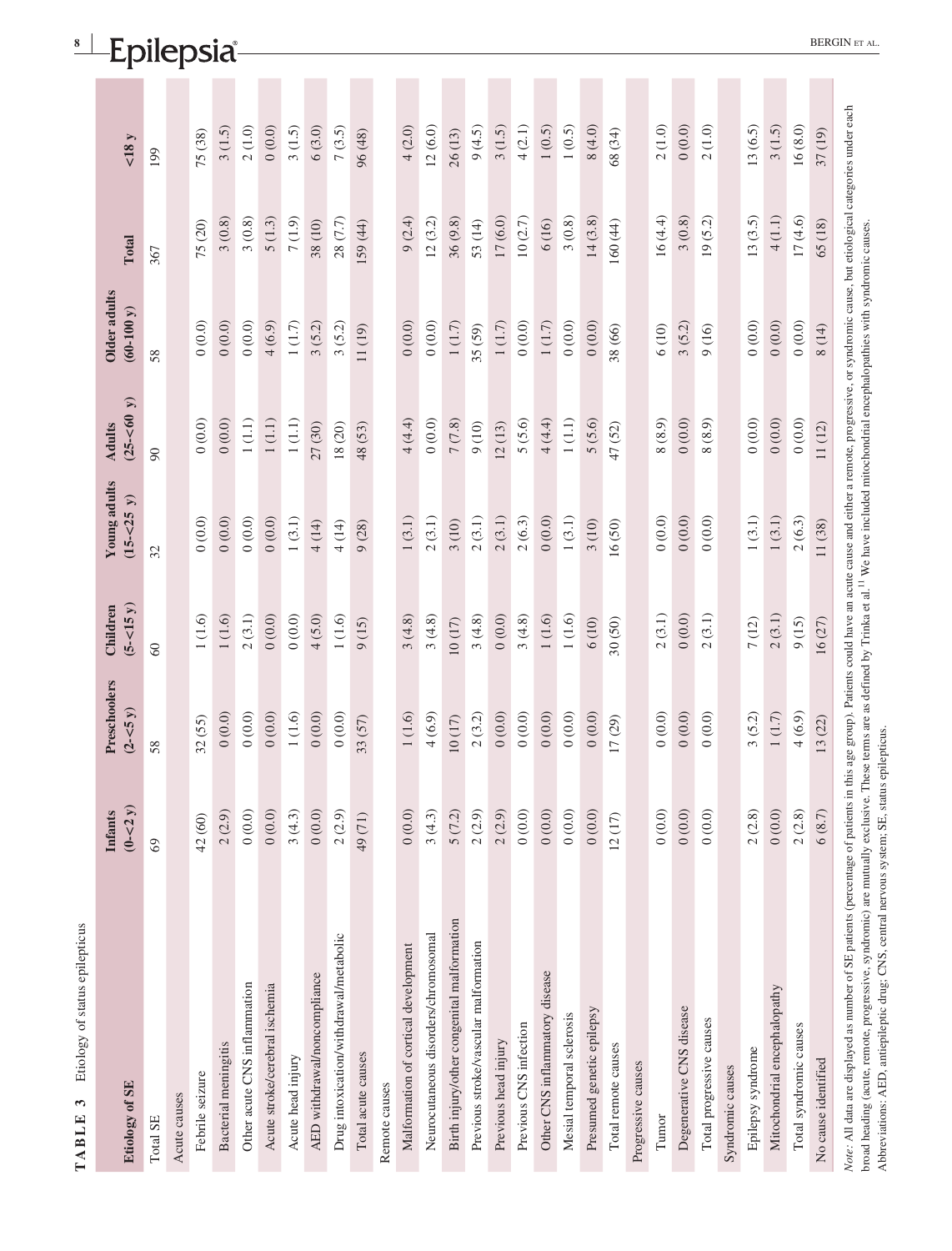| Subtype                          | Episodes | Incidence of SE episodes                                                                                                                                      | Individual<br>patients | Incidence of SE<br>patients                              | Episodes<br>$\geq 30$ min<br>lasting | Incidence of episodes<br>$\geq 30$ min             | Patients with<br>episodes<br>$\geq 30$ min | Incidence of patients<br>with episodes<br>$\geq 30$ min      |
|----------------------------------|----------|---------------------------------------------------------------------------------------------------------------------------------------------------------------|------------------------|----------------------------------------------------------|--------------------------------------|----------------------------------------------------|--------------------------------------------|--------------------------------------------------------------|
| Any SE                           | 450      | 27.87 (25.36-30.57)<br>$(27.34 - 31.27)$<br>$AA = 29.25$                                                                                                      | 345                    | 21.37 (19.17-23.75)<br>$(20.57 - 23.99)$<br>$AA = 22.22$ | 250                                  | $AA = 15.95(14.56 - 17.45)$<br>15.48 (13.62-17.53) | 204                                        | 12.64 (10.96-14.49)<br>$(11.67 - 14.27)$<br>$AA = 12.92$     |
| motor symptoms<br>With prominent | 362      | 22.42 (20.17-24.85)<br>$(21.72 - 25.22)$<br>$AA = 23.41$                                                                                                      | 294                    | 18.21 (16.19-20.41)<br>$(17.39 - 20.55)$<br>$AA = 18.92$ | 202                                  | $AA = 12.80(11.56-14.14)$<br>12.51 (10.85-14.36)   | 171                                        | $10.59(9.06-12.3)$<br>$AA = 10.78$<br>$(9.65 - 12.02)$       |
| Nonconvulsive SE                 | 83       | $AA = 5.52(4.7-6.45)$<br>$5.14(4.09-6.37)$                                                                                                                    | 66                     | $4.09(3.16-5.2)$<br>$(3.62 - 5.17)$<br>$AA = 4.34$       | 45                                   | $AA = 2.95 (2.37 - 3.66)$<br>2.79 (2.03-3.73)      | 39                                         | 2.42 (1.72-3.30)<br>$(2.01 - 3.21)$<br>$AA = 2.55$           |
| Males                            |          |                                                                                                                                                               |                        |                                                          |                                      |                                                    |                                            |                                                              |
| Any SE                           | 244      | 30.72 (26.98-34.98)<br>$(28.83 - 34.59)$<br>$AA = 31.60$                                                                                                      | 198                    | 24.92 (21.57-28.65)<br>$(23.06 - 28.24)$<br>$AA = 25.54$ | 137                                  | $AA = 17.47(15.44-19.71)$<br>17.25 (14.48-20.39)   | 116                                        | $(4.60(12.07 - 17.51))$<br>$(12.87 - 16.80)$<br>$AA = 14.72$ |
| motor symptoms<br>With prominent | 209      | 26.31 (22.86-30.13)<br>$(24.48 - 29.81)$<br>$AA = 27.04$                                                                                                      | 174                    | 21.90 (18.77-25.41)<br>$(20.10 - 24.95)$<br>$AA = 22.41$ | 115                                  | $AA = 14.68(12.82 - 16.75)$<br>14.48 (11.94-17.38) | 99                                         | $12.46(10.13 - 15.17)$<br>$(10.68 - 14.50)$<br>$AA = 12.57$  |
| Nonconvulsive SE                 | 31       | $AA = 4.05 (3.09 - 5.23)$<br>3.90 (2.65-5.54)                                                                                                                 | 28                     | 3.55 (2.34-5.09)<br>$(2.92 - 5.01)$<br>$AA = 3.85$       | $\Omega$                             | $AA = 2.52(1.79-3.47)$<br>2.52 (1.54-3.89)         | $\overline{19}$                            | $2.39(1.44-3.73)$<br>$(1.69 - 3.35)$<br>$AA = 2.41$          |
| Females                          |          |                                                                                                                                                               |                        |                                                          |                                      |                                                    |                                            |                                                              |
| Any SE                           | 206      | 25.12 (21.80-28.80)<br>$(24.53 - 30.00)$<br>$AA = 27.14$                                                                                                      | 147                    | 17.92 (15.14-21.06)<br>$(16.91 - 21.46)$<br>$AA = 19.07$ | 113                                  | $AA = 14.61(12.72 - 16.71)$<br>13.78 (11.35-16.56) | 88                                         | $10.73(8.61 - 13.22)$<br>$(9.61 - 13.10)$<br>$AA = 11.24$    |
| motor symptoms<br>With prominent | 153      | 18.65 (15.82-21.85)<br>$(17.76 - 22.43)$<br>$AA = 19.98$                                                                                                      | 120                    | 14.63 (12.13-17.49)<br>$(13.62 - 17.75)$<br>$AA = 15.57$ | 87                                   | $AA = 11.04 (9.42 - 12.87)$<br>10.61 (8.50-13.08)  | 72                                         | 8.78 (6.87-11.05)<br>$(7.62 - 10.76)$<br>$AA = 9.08$         |
| Nonconvulsive SE                 | 52       | $AA = 7.04 (5.74 - 8.58)$<br>$6.34(4.74-8.13)$                                                                                                                | 38                     | 4.63 (3.28-6.36)<br>$(3.96 - 6.36)$<br>$AA = 5.04$       | 25                                   | $AA = 3.45 (2.55 - 4.59)$<br>3.05 (1.97-4.50)      | 20                                         | 2.44 (1.49-3.77)<br>$AA = 2.74$<br>$(1.94 - 3.77)$           |
|                                  |          | Note: Age-adjusted estimates are based on the Auckland population. Incidence (per 100 000 population) is shown, with 95% confidence intervals in parentheses. |                        |                                                          |                                      |                                                    |                                            |                                                              |

TABLE 4 Incidence of SE among Auckland residents, adjusted by major subtypes **TABLE 4** Incidence of SE among Auckland residents, adjusted by major subtypes

*Note.* Age-adjusted estimates are based on the Aucknatu<br>Abbreviations: AA, age-adjusted; SE, status epilepticus. Abbreviations: AA, age‐adjusted; SE, status epilepticus.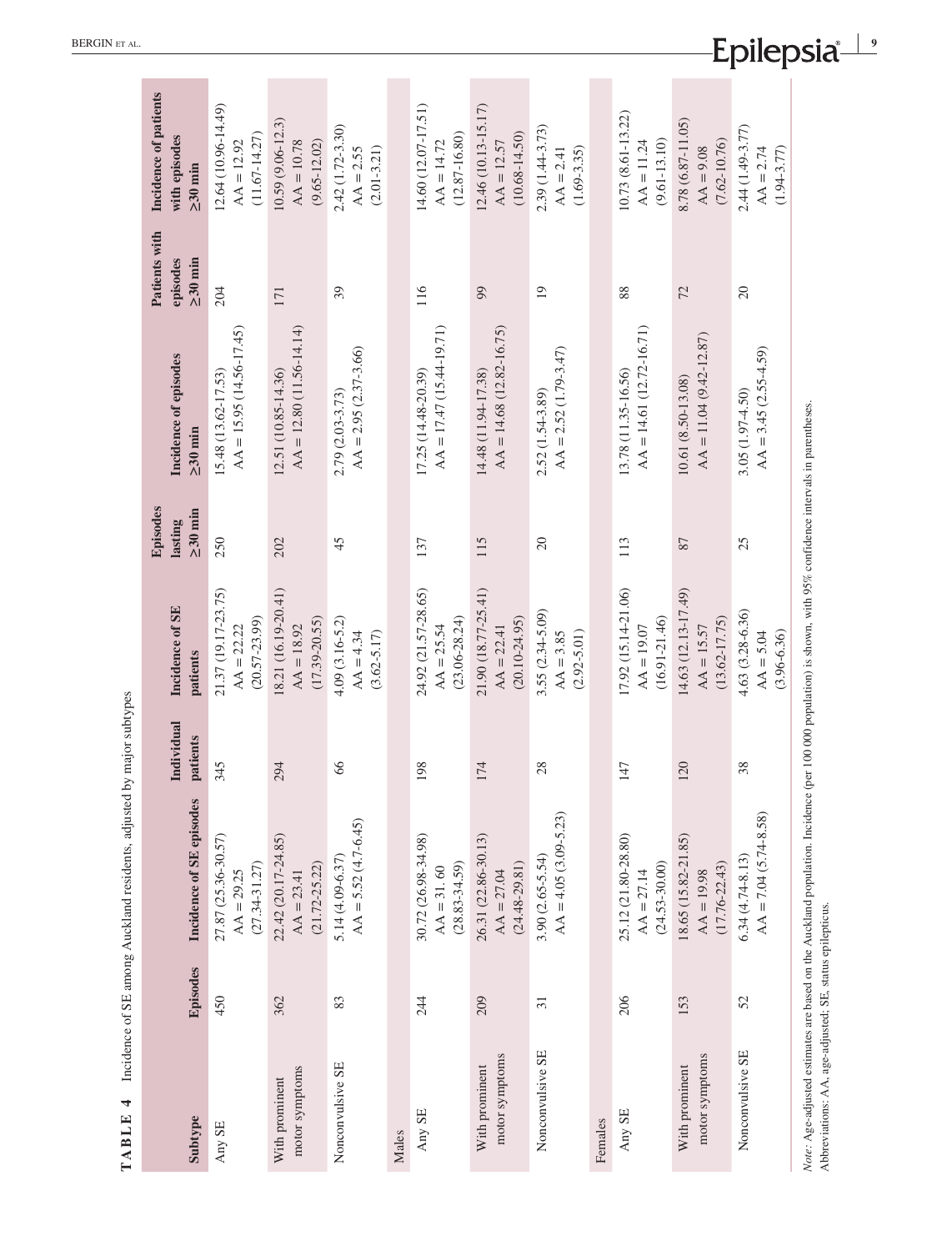|                                       | Episodes | Incidence of SE episodes                            | Individual<br>patients | Incidence of SE<br>patients                              | Episodes last-<br>$\text{img} \geq 30 \text{ min}$ | Incidence of epi-<br>sodes $\geq 30$ min                  | Patients with ep-<br>isodes $\geq 30$ min | Incidence of patients with<br>episodes ≥30 min      |  |
|---------------------------------------|----------|-----------------------------------------------------|------------------------|----------------------------------------------------------|----------------------------------------------------|-----------------------------------------------------------|-------------------------------------------|-----------------------------------------------------|--|
| NZ European                           |          |                                                     |                        |                                                          |                                                    |                                                           |                                           |                                                     |  |
| Any SE                                | 207      | $AA = 23.56 (21.28 - 26.05)$<br>23.25 (20.28-26.76) | 170                    | 19.18 (16.40-22.29)<br>$(17.09 - 21.37)$<br>$AA = 19.13$ | 129                                                | 14.55 (12.15-17.29)<br>$(12.65 - 16.35)$<br>$AA = 14.39$  | 109                                       | $AA = 11.99(10.40-13.78)$<br>12.30 (10.10-14.83)    |  |
| With promi-<br>nent motor<br>symptoms | 159      | $AA = 17.85(15.88 - 20.02)$<br>17.94 (15.26-20.95)  | 139                    | 15.68 (13.18-18.52)<br>$(13.67 - 17.52)$<br>$AA = 15.50$ | 98                                                 | 11.06 (8.98-13.47)<br>$(9.28 - 12.50)$<br>$AA = 10.79$    | 86                                        | $AA = 9.34 (7.95 - 10.93)$<br>9.70 (7.76-11.98)     |  |
| Nonconvulsive<br>SE                   | 45       | $AA = 5.36(4.28-6.64)$<br>5.08 (3.70-6.79)          | 36                     | 4.06 (2.84-5.62)<br>$(3.29 - 5.38)$<br>$AA = 4.23$       | 29                                                 | 3.27 (2.19-4.70)<br>$AA = 3.36$<br>$(2.52 - 4.40)$        | 26                                        | $AA = 3.01 (2.22 - 4.00)$<br>2.93 (1.92-4.30)       |  |
| Māori                                 |          |                                                     |                        |                                                          |                                                    |                                                           |                                           |                                                     |  |
| Any SE                                | 58       | $AA = 34.73(28.45-43.04)$<br>34.16 (25.94-44.15)    | 49                     | 28.86 (21.35-38.15)<br>$(23.52 - 37.14)$<br>$AA = 29.31$ | 37                                                 | 21.79 (15.34-30.03)<br>$(17.08 - 28.66)$<br>$AA = 21.84$  | $\overline{31}$                           | $AA = 18.12(13.82 - 24.52)$<br>18.26 (12.40-25.91)  |  |
| With promi-<br>nent motor<br>symptoms | 52       | $AA = 30.90 (25.01 - 38.80)$<br>30.62 (22.87-40.16) | 43                     | 25.32 (18.33-34.11)<br>$(20.11 - 32.87)$<br>$AA = 25.46$ | 35                                                 | 20.61 (14.36-28.67)<br>$(16.08 - 27.43)$<br>$AA = 20.72$  | 29                                        | $AA = 17.00(12.83 - 23.38)$<br>17.08 (11.44-25.53)  |  |
| Nonconvulsive<br>SE                   | $\circ$  | $AA = 3.85(1.92 - 8.41)$<br>3.53 (1.30-7.69)        | $\circ$                | 3.53 (1.30-7.69)<br>$AA = 3.85$<br>$(1.92 - 8.41)$       | 2                                                  | 1.18 (0.14-4.25)<br>$(0.30 - 5.06)$<br>$AA = 1.12$        | 2                                         | $AA = 1.12(0.30-5.06)$<br>$1.18(0.14-4.25)$         |  |
| Pacific Islanders                     |          |                                                     |                        |                                                          |                                                    |                                                           |                                           |                                                     |  |
| Any SE                                | 97       | $AA = 40.00(34.45-46.48)$<br>42.73 (34.65-52.13)    | $\mathcal{Z}$          | 28.19 (21.71-36.00)<br>$(22.05 - 31.99)$<br>$AA = 26.55$ | 46                                                 | 20.26 (14.84-27.03)<br>$(15.58 - 24.25)$<br>$AA = 19.43$  | 35                                        | $AA = 14.92 (11.55 - 19.28)$<br>15.42 (10.74-21.44) |  |
| With promi-<br>nent motor<br>symptoms | 84       | $AA = 34.61(29.46-40.71)$<br>37.00 (29.52-45.82)    | 58                     | 25.55 (19.40-33.03)<br>$(19.65 - 29.09)$<br>$AA = 23.89$ | 38                                                 | 16.74 (11.85-22.98)<br>$(12.63 - 20.62)$<br>$AA = 16.13$  | $\overline{31}$                           | $AA = 13.17(10.02 - 17.32)$<br>13.66 (9.28-19.38)   |  |
| Nonconvulsive<br>SE                   | 12       | $AA = 4.99(3.17-7.86)$<br>5.29 (2.73-9.24)          | $\circ$                | 3.95 (1.81-7.53)<br>$(2.24 - 6.49)$<br>$AA = 3.81$       | $\infty$                                           | 3.52 (1.52-6.94)<br>$(1.87 - 5.84)$<br>$AA = 3.30$        | $\circ$                                   | $AA = 2.52(1.29-4.90)$<br>2.64 (0.97-5.73)          |  |
| Asian/other ethnicity                 |          |                                                     |                        |                                                          |                                                    |                                                           |                                           |                                                     |  |
| Any SE                                | 88       | $AA = 25.13 (21.51 - 29.35)$<br>23.34 (18.72-28.75) | 62                     | 16.44 (12.61-21.07)<br>$(14.73 - 21.38)$<br>$AA = 17.76$ | 38                                                 | $10.08(7.13 - 13.83)$<br>$(8.43 - 13.66)$<br>$AA = 10.74$ | 29                                        | $AA = 8.26(6.25-10.90)$<br>7.69 (5.15-11.04)        |  |
|                                       |          |                                                     |                        |                                                          |                                                    |                                                           |                                           |                                                     |  |

TABLE 5 Ethnicity-standardized and ethnicity-/age-standardized incidence of SE, adjusted by major subtypes **TABLE 5** Ethnicity‐standardized and ethnicity‐/age‐standardized incidence of SE, adjusted by major subtypes

**10 |** BERGIN

(Continues) (Continues)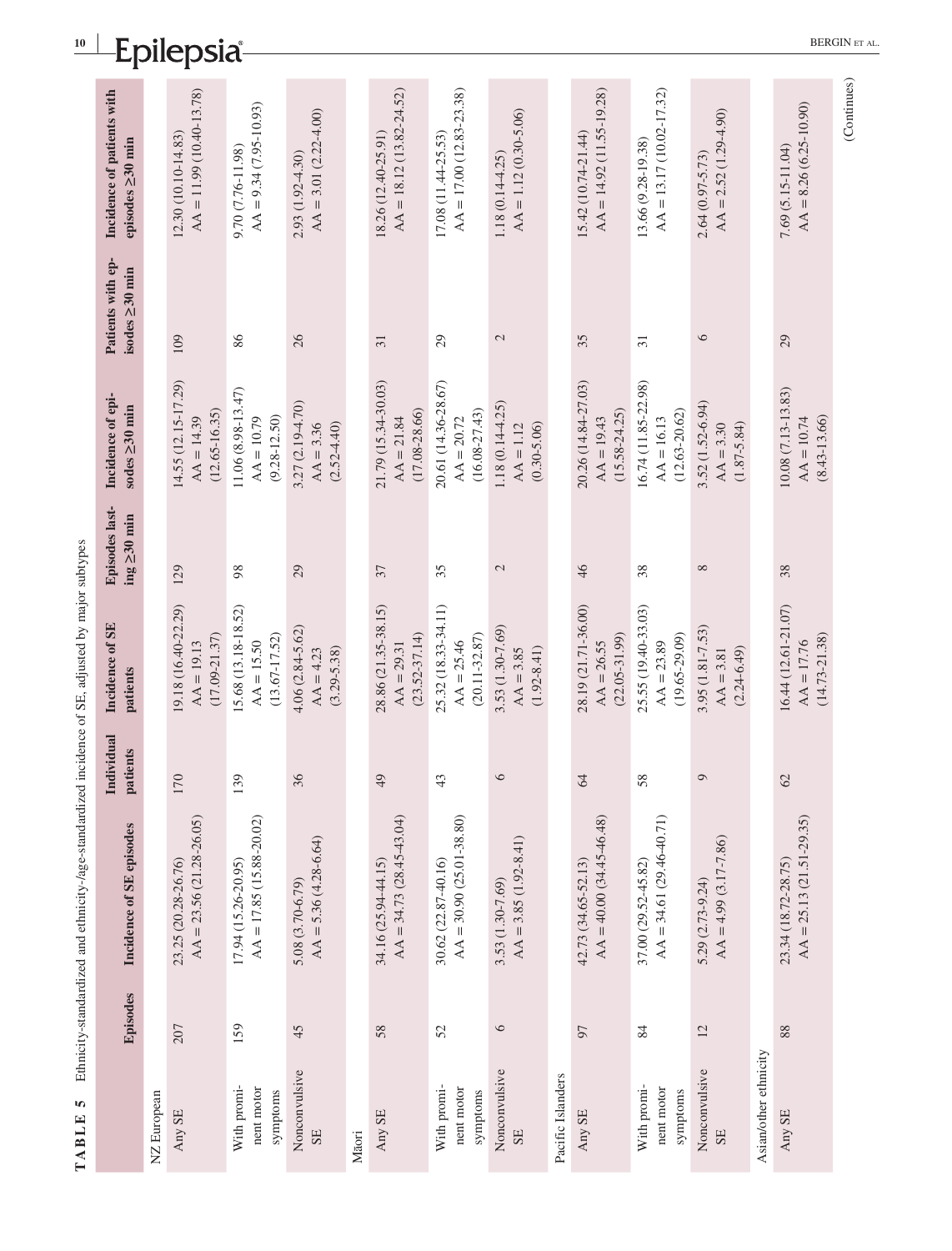| m                  |  |
|--------------------|--|
| $\mathbf{r}$<br>l, |  |
| ≏                  |  |
| ⋖                  |  |
|                    |  |

| ABLE 5 (Continued) |                                                  |          |                                                             |                                  |                                                      |                      |                                                                     |
|--------------------|--------------------------------------------------|----------|-------------------------------------------------------------|----------------------------------|------------------------------------------------------|----------------------|---------------------------------------------------------------------|
| Episodes           | Incidence of SE episodes                         | patients | individual Incidence of SE<br>patients                      | $\text{ing} \geq 30 \text{ min}$ | Episodes last-Incidence of epi-<br>sodes ≥30 min     | isodes $\geq 30$ min | Patients with ep-<br>Incidence of patients with<br>episodes ≥30 min |
| 67                 | $AA = 18.96(15.84-22.67)$<br>17.77 (13.77-22.56) | 54       | $4.32(10.76-18.68)$ 31<br>$(12.61 - 18.83)$<br>$AA = 15.42$ |                                  | 8.22 (5.86-11.67)<br>$(6.63 - 11.35)$<br>$AA = 8.68$ | 25                   | $AA = 7.07(5.23-9.55)$<br>$6.63(4.29-9.79)$                         |
| $\Omega$           | $AA = 5.88(4.19-8.23)$<br>5.30 (3.24-8.19)       |          | 8.98 (2.27-6.56)<br>$AA = 4.43$<br>$(2.98 - 6.55)$          |                                  | $.59(0.58-3.46)$<br>$(0.91 - 3.34)$<br>$AA = 1.77$   |                      | $AA = 1.48(0.71 - 2.98)$<br>$.33(0.43 - 3.09)$                      |
|                    |                                                  |          |                                                             |                                  |                                                      |                      |                                                                     |

Note: Age- and sex-adjusted estimates are based on the Auckland population; 95% confidence intervals are given in parentheses. Due to availability of data, please note that these ethnicity-and ethnicity-/age-standardized e Note: Age- and sex-adjusted estimates are based on the Auckland population; 95% confidence intervals are given in parentheses. Due to availability of data, please note that these ethnicity-and ethnicity-lage-standardized e mates are based on 2013 Census data, whereas the age- and sex-/age-standardized estimates are based on 2016 Census data. mates are based on 2013 Census data, whereas the age‐ and sex‐/age‐standardized estimates are based on 2016 Census data.

Abbreviations: AA, age‐adjusted; NZ, New Zealand; SE, status epilepticus.

Abbreviations: AA, age-adjusted; NZ, New Zealand; SE, status epilepticus.

 **<sup>|</sup>** BERGIN et al. **<sup>11</sup>**

However, other studies have also found an increased inci dence of SE in males. $3,4,8,22$  Noncompliance with AEDs was considered a significant etiological factor in more males than females, although this difference in compliance did not ex plain all of the difference observed between sexes. There was no significant difference in the number of boys and girls with febrile seizures in our study. It remains to be determined whether hormonal or other underlying predispositions may account for the observed gender difference.

The 30-day mortality in this study was 4.6%; this compares with mortality rates previously reported of up to  $39\%,$ <sup>7</sup> although other recent studies from Western countries have also reported similar rates of  $4.7\%,^{32},^{8}$  and  $7\%$ .<sup>6</sup> The mortality rates of SE in Britain declined between 2001 and 2013; this is thought to be due to a policy of early and aggressive treatment of  $SE$ .<sup>33</sup> Although superrefractory SE remains exceptionally difficult to treat,  $34.35$  it is relatively uncommon,  $36$ and most patients with SE respond to benzodiazepines or conventional AEDs.

This study is one of the first to be conducted using the semiological and etiological classification developed by the ILAE expert panel in 2015.<sup>11</sup> We found the classification easy to use and practical. It was usually straightforward to assign patients to one of the categories in the new classification. We recorded data regarding SE in the online EpiNet database. The database was developed to enable large international cohort studies, and to facilitate multicenter randomized con trolled trials, $^{13}$  but it can be readily used for epidemiological studies.

#### **4.1** | **Limitations**

It was at times difficult to determine whether a seizure had actually lasted for  $\geq$ 10 minutes. Patients' families and other witnesses often overestimate the duration of a seizure. Often, we could determine whether a seizure had lasted ≥10 minutes by reviewing the times recorded on the ambulance report; we accepted the estimate of the seizure duration provided by the ambulance staff rather than the family or caregivers.

Some of the cases were excluded because it was decided on clinical grounds that the patient probably had nonepileptic seizures. These decisions were made on review of all the clin ical and neurophysiological data, after the patients had been discharged. We consider that errors in this assessment would have been uncommon.

We are confident that nearly all patients who have a seizure with motor manifestations lasting  $\geq$ 10 minutes in New Zealand are taken to one of the public hospitals, and that we have accurately determined the incidence of this type of SE. However, it can be difficult to diagnose NCSE, and clinicians need to have a high index of suspicion when assessing confused or obtunded patients to ensure that they do not miss this diagnosis.<sup>37</sup> Even if clinicians request an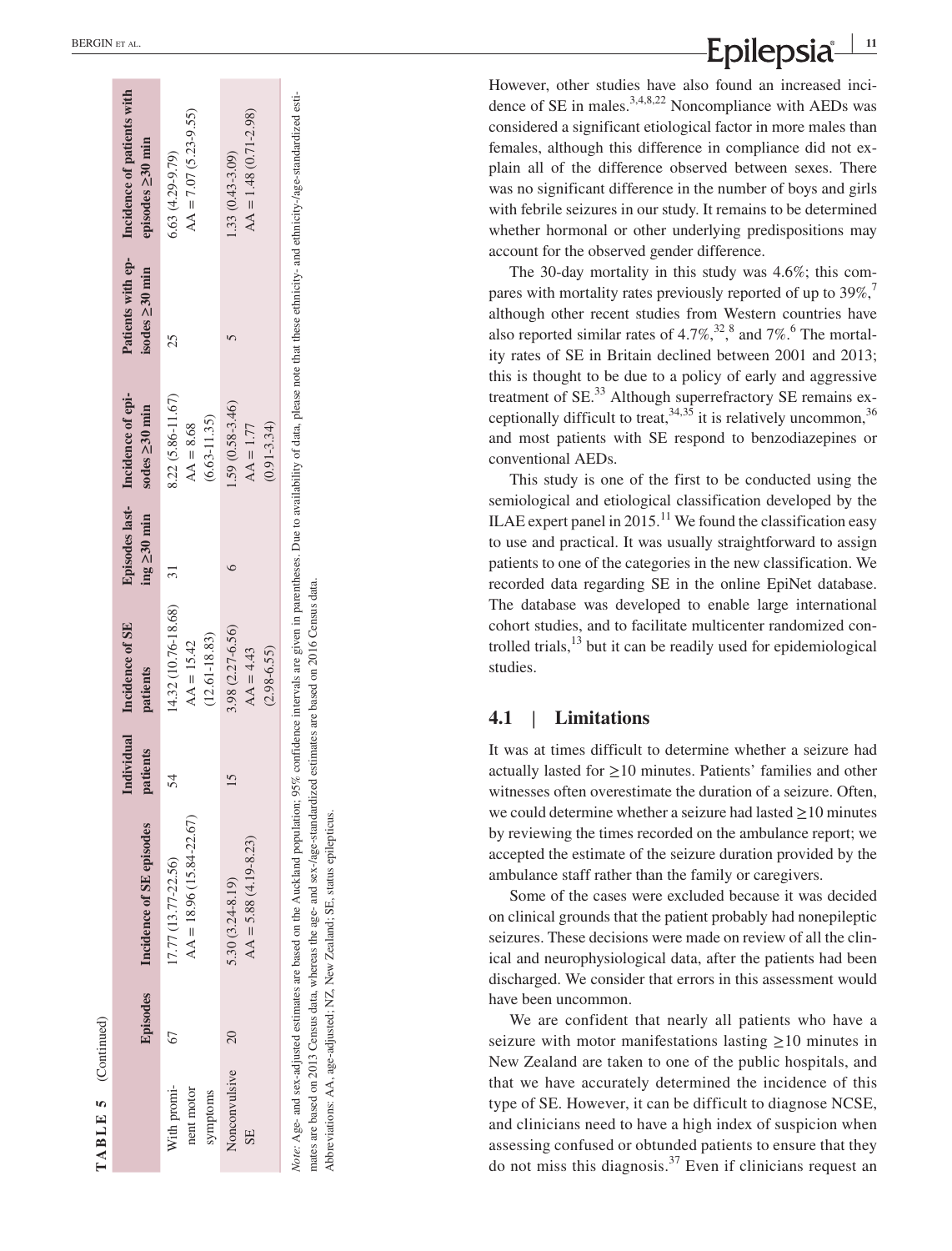#### **<sup>12</sup> <sup>|</sup> Epilepsia**

EEG in confused and obtunded patients, interpretation of EEG features to allow a confident diagnosis of NCSE remains problematic, although ongoing work is helping to develop consensus in this area.<sup>18,38-40</sup> At the time of this study, all EEGs in Auckland were performed in a single department at Auckland City Hospital, and read by a group of seven neurophysiologists who assessed the EEGs using standardized criteria. $18$  However, because access to EEG was not immediately available at all hospitals in our study, it is possible that some people with NCSE were not identified.

Our aim was to perform a prospective study in which we would identify all patients with SE when they presented to hospital; however, we identified only 72% of cases during or immediately following the episode of SE. This was despite intensive efforts to notify all clinicians treating patients with SE of the study.<sup>17</sup> The priority of the treating clinicians was to terminate the SE as rapidly as possible, with reporting of SE of secondary importance. We doubt that it would be possible to obtain a substantially higher rate of immediate reporting using this research approach.

We have calculated the incidence of SE in Auckland based on patients who presented to one of the hospitals in the greater Auckland region. We have not included Auckland residents who were admitted with SE to a hospital outside greater Auckland. We think very few patients will have been missed. Review of the Ministry of Health dataset for Auckland residents with a discharge diagnosis of SE identified only two Auckland residents who had been admitted to a hospital outside of Auckland. These patients were aged 1 and 7 years, respectively. The 7‐ year‐old child had another episode during the year when he was admitted to one of the Auckland hospitals and is already included in the study. From this analysis, therefore, we are aware of only a single Auckland resident who had an episode of probable SE that has been excluded from the study because the episode occurred outside of Auckland.

### **5** | **CONCLUSION**

This epidemiological study has used the online EpiNet database to collect data regarding the time course, treatment, etiology, and outcomes of SE in Auckland. The incidence of SE in Auckland (the largest city in New Zealand) is similar to that found in other Western countries, although the incidence in children is higher than reported elsewhere. Sixty percent of all the SE episodes were tonic‐clonic SE. There was a higher rate of SE in Māori and Pacific Islanders than in those of European or Asian descent. The mortality rate was relatively low, in line with results from other recent studies.

#### **ACKNOWLEDGMENTS**

This study was funded by a grant from the Health Research Council of New Zealand. Development of the EpiNet database has been funded by the Neurological Foundation of New Zealand and the Julius Brendel trust, and has been undertaken by Enigma Publishing.

#### **CONFLICT OF INTEREST**

None of the authors has any conflict of interest to disclose. We confirm that we have read the Journal's position on issues involved in ethical publication and affirm that this report is consistent with those guidelines.

#### **ORCID**

*Peter S. Bergin* **b** <https://orcid.org/0000-0003-0181-1959>

#### **REFERENCES**

- 1. Betjemann JP, Lowenstein DH. Status epilepticus in adults. Lancet Neurol. 2015;14:615–24.
- 2. DeLorenzo RJ, Hauser WA, Towne AR, Boggs JG, Pellock JM, Penberthy L. A prospective, population‐based epidemiologic study of status epilepticus in Richmond, Virginia. Neurology. 1996;46:1029–35.
- 3. Hesdorffer DC, Logroscino G, Cascino G, Annegers JF, Hauser WA. Incidence of status epilepticus in Rochester, Minnesota, 1965‐1984. Neurology. 1998;50:735–41.
- 4. Coeytaux A, Jallon P, Galobardes B, Morabia A. Incidence of status epilepticus in French‐speaking Switzerland: (EPISTAR). Neurology. 2000;55:693–7.
- 5. Knake S, Rosenow F, Vescovi M, et al. Incidence of status epilepticus in adults in Germany: a prospective, population‐based study. Epilepsia. 2001;42:714–8.
- 6. Vignatelli L, Rinaldi R, Galeotti M, de Carolis P, D'Alessandro R. Epidemiology of status epilepticus in a rural area of northern Italy: a 2‐year population‐based study. Eur J Neurol. 2005;12:897–902.
- 7. Vignatelli L, Tonon C, D'Alessandro R. Bologna Group for the Study of Status Epilepticus. Incidence and short-term prognosis of status epilepticus in adults in Bologna, Italy. Epilepsia. 2003;44:964–8.
- 8. Govoni V, Fallica E, Monetti VC, et al. Incidence of status epilepticus in southern Europe: a population study in the health district of Ferrara, Italy. Eur Neurol. 2008;59:120–6.
- 9. Bhalla D, Tchalla AE, Mignard C, et al. First‐ever population‐ based study on status epilepticus in French Island of La Reunion (France)—incidence and fatality. Seizure. 2014;23:769–73.
- 10. Leitinger M, Trinka E, Giovannini G, et al. Epidemiology of status epilepticus in adults: a population‐based study on incidence, causes, and outcomes. Epilepsia. 2018;60:53–62.
- 11. Trinka E, Cock H, Hesdorffer D, et al. A definition and classification of status epilepticus—report of the ILAE Task Force on Classification of Status Epilepticus. Epilepsia. 2015;56:1515–23.
- 12. Commission on Epidemiology and Prognosis I. Guidelines for epidemiologic studies on epilepsy. Commission on Epidemiology